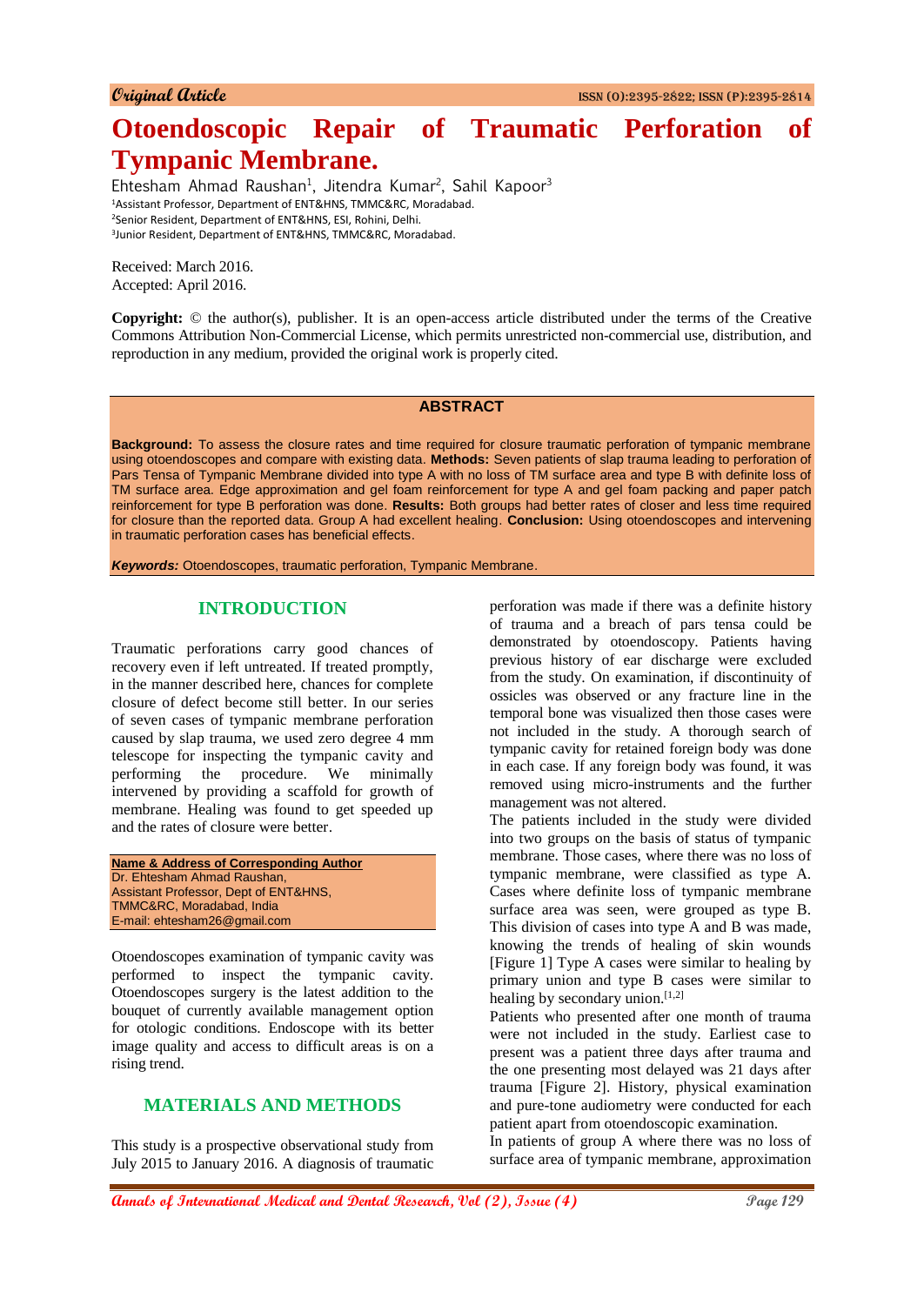## **Raushan et al; Traumatic Perforation of Tympanic Membrane**

of edges was attempted. After approximation of edges, gel foam soaked in paraffin based neomycin ointment was applied over membrane, to keep it in place. No gel foam packing was used in middle ear cavity, regardless of the inversion or eversion of perforation edges.





**Figure 2**: Showing traumatic perforation of the Right tympanic membrane.



**Figure 3**: Gel foam present in the traumatic perforation of the tympanic membrane.

In patients of group B, there was loss of some portion of tympanic membrane. These patients follow healing by second intention. In these cases also, similar procedure was followed as in type A patients, but management differed. First point of difference was packing of middle ear cavity with gel foam in these patients. Second point of difference was the external scaffold, which was a patch, obtained from the cover of silk sutures, used routinely for other surgeries. The paper was

preserved in sterile container after cutting into oval pieces roughly 8 mm by 6 mm. this patch was then reinforced with gelfoam soaked in paraffin based neomycin ointment [Figure 3]. Third point of difference was that these patients were advised oral antibiotics. Cefpodoxime 200 mg tablets twice daily for ten days, as these cases were supposed to have some infection component.

The patients were called for follow up regularly. First visit was quite early, which was scheduled three days after the procedure. The purpose of this early visit was to ascertain that the scaffold in place and the flap of type A perforations is approximated well. Subsequent four visits were at weekly intervals, completing a month. Thereafter patients were called fortnightly, till the completion of three months. After three months, conservative management was aborted and tympanoplasty was planned if required [Figure 4].



## **RESULTS**

Total of seven cases were enrolled in the study. Out of seven cases, 4 were females and 3 males. Mean age was 25.57 years. The seven patients, who were enrolled in the study, fell in either of the two groups: group A with no loss of tympanic membrane surface area which was treated by simple flap approximation along with gel foam reinforcement (n=3) and group B with definite loss of tympanic membrane which was treated with gel foam packing and paper scaffolding (n=4). Complete closure of perforation was seen in all three cases of group A i.e. 100% rate of closure. While in group B complete closure was seen in 3 out of four cases at the end of three months i.e. 75% rate of closure. One of the patient in group B developed ear infection due to water entry into the ear, with subsequent development of discharge. An average gain in PTA OF 19 dB was observed. Mean time required for closure of perforation in group A was 7.67 days. In group B mean time for closure was 21.67 days, excluding the fourth case which developed infection. As compared to time

required for spontaneous healing i.e.  $27.4 \text{ days}^{[3]}$ , our both groups healed up more rapidly [Table 1].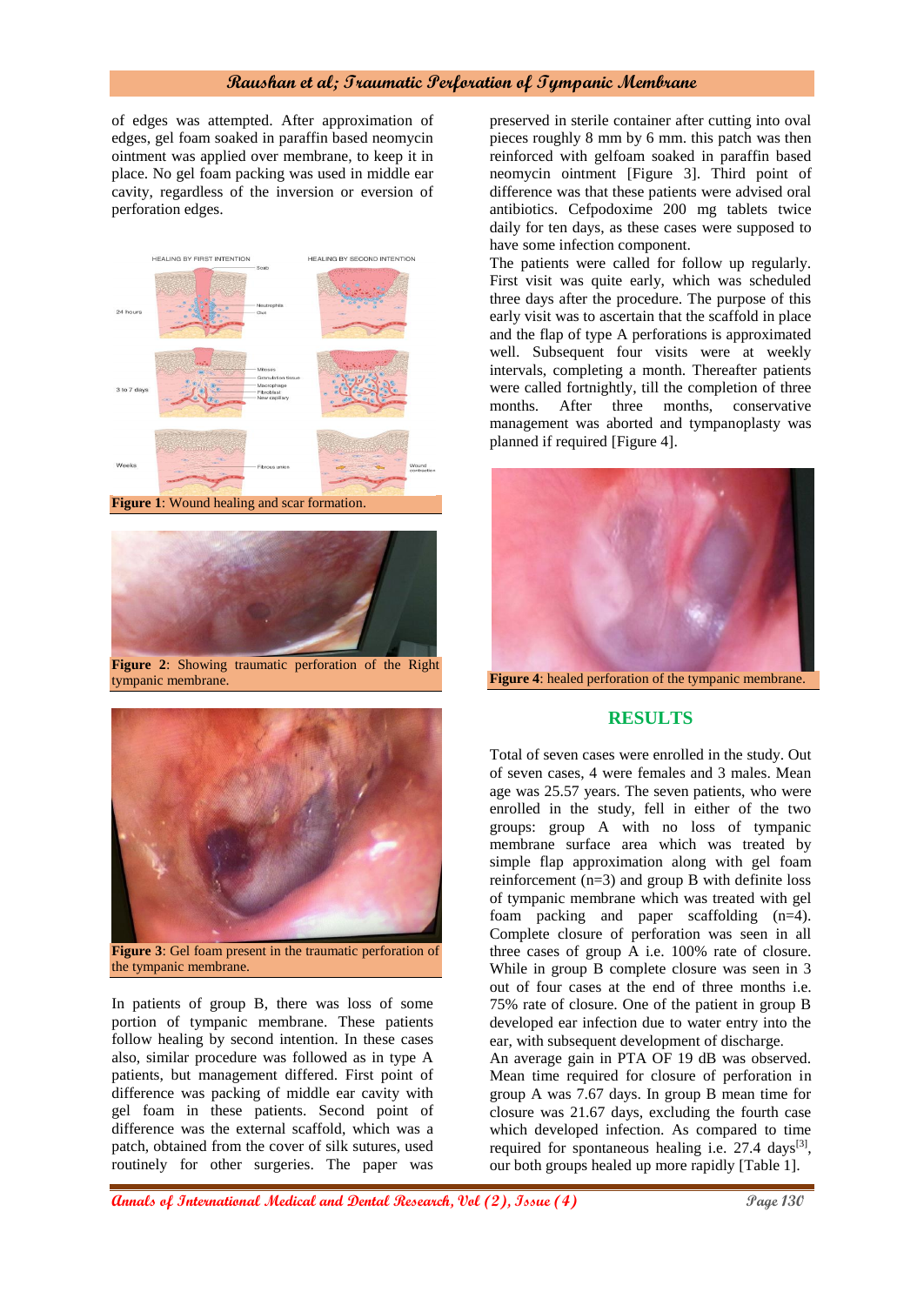**Raushan et al; Traumatic Perforation of Tympanic Membrane**

| <b>Table 1: Patient data.</b> |                                   |                      |                                |                                |
|-------------------------------|-----------------------------------|----------------------|--------------------------------|--------------------------------|
|                               | <b>Total Number of</b><br>pt's(n) | Success rate $(\% )$ | Average gain in<br>hearing(dB) | Mean time of<br>closure (days) |
| <b>Group A</b>                |                                   | 100                  |                                | 7.67                           |
| <b>Group B</b>                |                                   |                      |                                | 21.67                          |

### **DISCUSSION**

Trauma to the tympanic membrane and the middle ear can be caused by (1) overpressure, (2) thermal or caustic burns, (3) blunt or penetrating injuries, and (4) barotrauma. Overpressure is by far the most mechanism of trauma to the tympanic membrane. The major causes of overpressure include slap injuries and blast injuries. Most of these perforations cause mild hearing loss, aural fullness, and mild tinnitus. Irrigation and pneumatic otoscopy should be specifically avoided in these patients. A complete neurological examination should also performed in these patients to document the status of the cranial nerves including the facial nerve and the vestibular nerve as well as the central nervous system.[4]

If there is drainage through the tympanic membrane perforation, the clinician should determine and note if the drainage is consistent with cerebrospinal fluid (CSF). If a CSF leak suspected, immediate CT scan of the temporal bone should be obtained to rule out a fracture. If the drainage is not consistent with CSF, oral antibiotics should be prescribed. A history of vertigo or nausea and vomiting and an audiogram showing a conductive hearing loss of more than 30 dB suggest disruption of the Ossicular chain. Profound sensorineural loss also may signify oval window or cochlear damage.[4]

Post-traumatic Ossicular chain abnormalities include incudostapedial joint separation, dislocation of the incus, fracture and dislocation of the stapes, massive dislocation of the entire chain, and Ossicular fixation owing to scarring or ossification. Incudostapedial joint separation is the most common Ossicular abnormality. In patients in whom significant conductive hearing loss (i.e., greater than 25dB) is found, incudostapedial joint separation or incus dislocation should be suspected. Angled telescope are very helpful in this situation. Even zero degree telescopes can be used to visualize incudostapedial joint with some difficulty.

In 1967, Mer used endoscope in cadaver ear.<sup>[5]</sup> Transtympanic middle ear endoscopy was initially reported by Normura<sup>[6]</sup> and Takahashi and colleagues[7] Poe and Bottrill used transtympanic endoscopy for confirmation of perilymphatic fistula and the identification of other middle ear pathologic conditions. Kakehata used microendoscopy and transtympanic endoscopy for

evaluation of conductive hearing loss and inspection of retraction pockets.[8]

Thomassin and colleagues reported on operative ear endoscopy for mastoid cavities and designed an instrument set to be used for that purpose.<sup>[9]</sup> Badrel-Dine an El-Messelaty reported on the value of endoscopy as an adjunct in Cholesteatoma surgery and documented a reduced risk of reoccurrence when the endoscope was used. Abdel Baki reported on using endoscopic technique to evaluate disease within the sinus tympani.<sup>[10]</sup> Mattox reported on endoscopy assisted surgery of the petrous apex. More recently, Presutti and Marchioni have described primary transcanal endoscopic ear surgery.[11]

Although it has been two decades since the first use of operative endoscopy for the exploration of old mastoid cavities, the endoscope is still used infrequently in the day to day surgical management of ear disease around the globe.[9]

Microscopes offer the advantage of bimanual control and have been in use for quite long time. Hands and eyes of ENT surgeons are tuned with microscope. On the other hand endoscope with its wide viewing angle is able to show unreachable areas of middle ear with ease. The image quality obtained with endoscopes is very fine and the magnification can be increased and decreased with just the movement of endoscope near or far from the structures. Tympanic membrane, annulus and the ear canal, all can be seen in single view, which gives excellent orientation to the surgeon. Even the presence of canal overhangs does not obscures the vision and the entire tympanic membrane is visible. The problem of depth perception is overcome by continuous movement of endoscope. Definitely some expertise and training is required to be able to use endoscope for ear surgeries.

## **CONCLUSION**

Traumatic perforations should be treated because the rates of closure are higher with treatment and also the closure is earlier in the treatment group. Providing a scaffold speeds up healing. Using endoscope has a dual advantage of through inspection of tympanic cavity and ossicles and also procedure can be performed in the same setting.

## **REFERENCES**

1. Harsh Mohan, Textbook of pathology, 5th ed. 2005. pages 174-175.